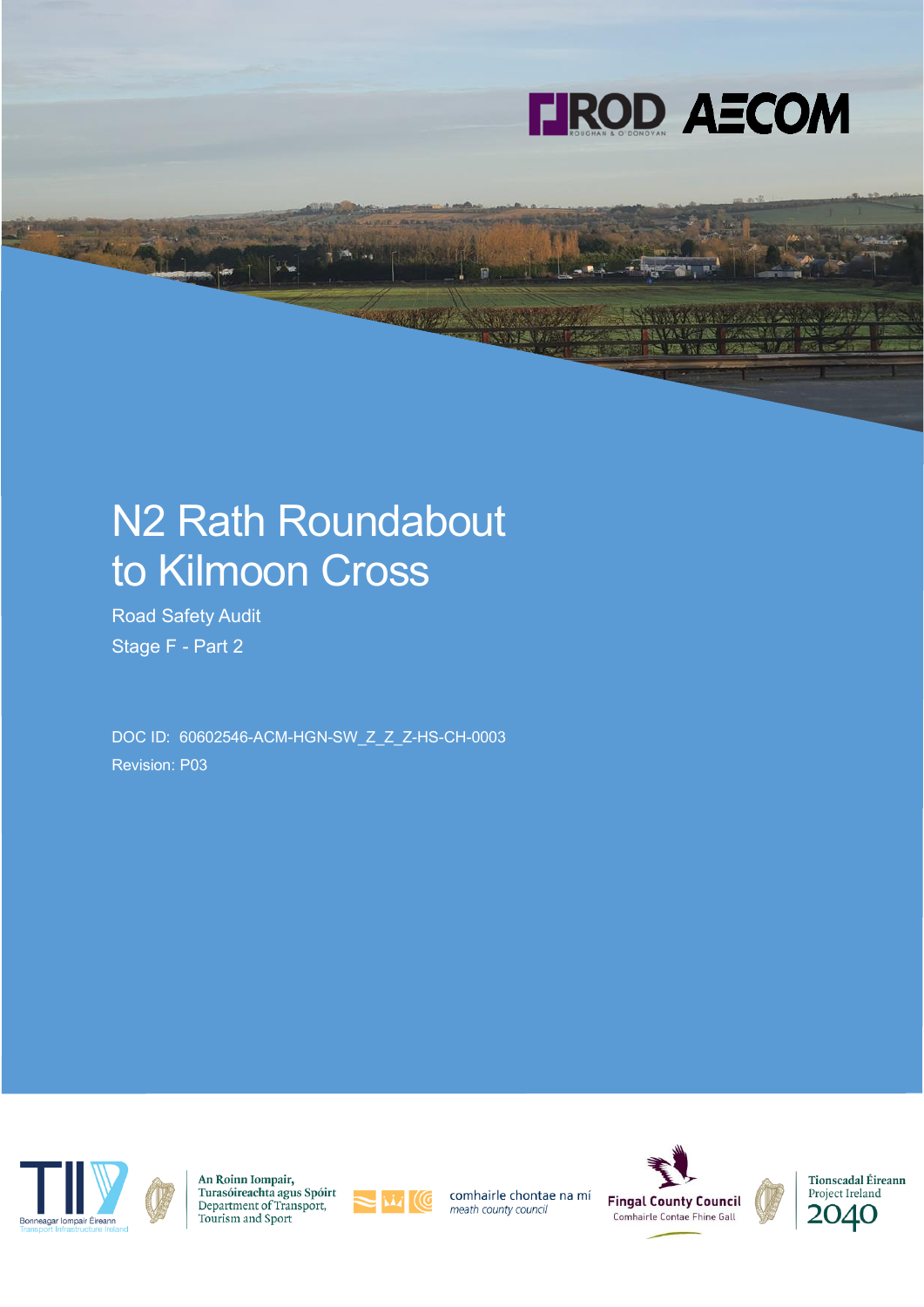### Quality information

#### **Rowan Lyons Brian McMahon Eoin Greene**

Rowan Lyons Road Safety Auditor

Brian McMahon Road Safety Auditor

**Prepared by Checked by Checked by Approved by** 

# Eoin Greene

Technical Director

### Schedule of Revisions

| Report<br>Revision<br><b>Number</b> | Revision<br>Date   | λá<br>Prepared | λđ<br>Checked | λq<br>Approved | <b>Paragraphs amended</b> |
|-------------------------------------|--------------------|----------------|---------------|----------------|---------------------------|
| P01                                 | 12/02/202103/12/21 | <b>RL</b>      | <b>BM</b>     | EG             |                           |
| P02P01                              | 03/12/202112/02/21 | <b>RLDY</b>    | <b>BMRB</b>   | <b>EGEG</b>    |                           |
| P03                                 | 15/12/2021         | <b>RL</b>      | <b>RB</b>     | EG             |                           |
|                                     |                    |                |               |                |                           |
|                                     |                    |                |               |                |                           |
|                                     |                    |                |               |                |                           |

### Distribution List

**# Hard Copies PDF Required Association / Company Name**

# Prepared for: MEATH COUNTY COUNCIL



comhairle chontae na mí meath county council

Prepared by:

© 2021 ROD-AECOM Alliance. All Rights Reserved.



This document has been prepared by Roughan & O'Donovan – AECOM Alliance (the "Alliance") for sole use of our client (the "Client") in accordance with generally accepted consultancy principles, the budget for fees and the terms of reference agreed between the Alliance and the Client. Any information provided by third parties and referred to herein has not been checked or verified by the Alliance, unless otherwise expressly stated in the document. No third party may rely upon this document without the prior and express written agreement of the Alliance.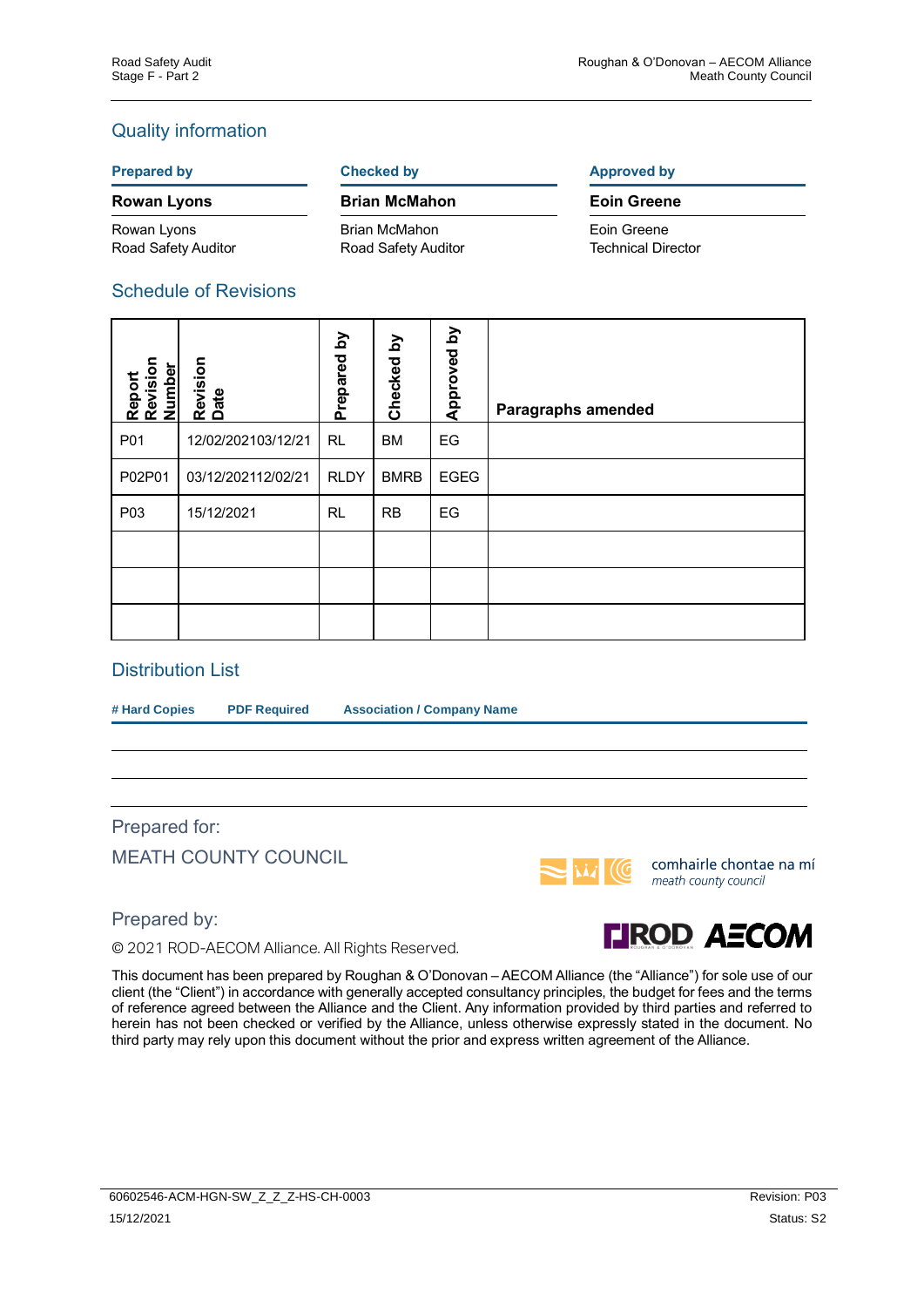# **Table of Contents**

| $\mathbf 1$  |                                 |                                                                 |  |  |  |
|--------------|---------------------------------|-----------------------------------------------------------------|--|--|--|
|              | 1.1                             |                                                                 |  |  |  |
| $\mathbf{2}$ |                                 |                                                                 |  |  |  |
| 3            |                                 |                                                                 |  |  |  |
|              | 3.1<br>3.2<br>3.3<br>3.4<br>3.5 |                                                                 |  |  |  |
| 4            |                                 | ITEMS RAISED AT THE PREVIOUS STAGE F PART 1 ROAD SAFETY AUDIT 6 |  |  |  |
| 5            |                                 |                                                                 |  |  |  |
|              | 5.1<br>5.2<br>5.3               |                                                                 |  |  |  |
| 6            |                                 |                                                                 |  |  |  |
|              |                                 |                                                                 |  |  |  |
|              |                                 |                                                                 |  |  |  |
|              |                                 |                                                                 |  |  |  |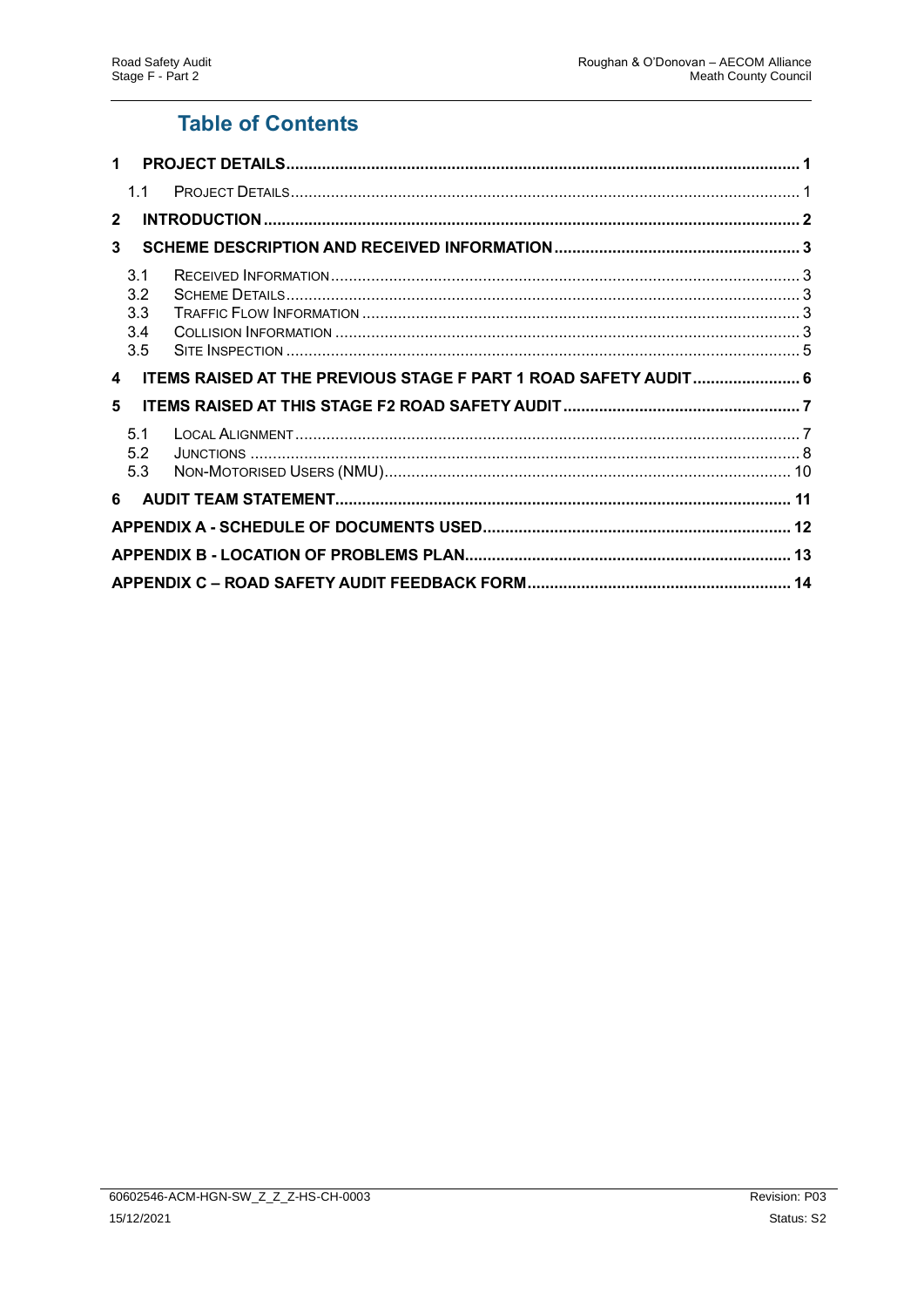# <span id="page-3-0"></span>**1 Project Details**

### <span id="page-3-1"></span>1.1 Project Details

| <b>Report Title:</b>             | N2 Rath Roundabout to Kilmoon Cross,<br><b>Stage F Road Safety Audit</b> |
|----------------------------------|--------------------------------------------------------------------------|
| Date:                            | 15/12/2021                                                               |
| Document Reference and Revision: | 60602546-ACM-HGN-SW Z Z Z-HS-CH-0003                                     |
| Prepared By:                     | AECOM                                                                    |
| On Behalf Of:                    | <b>Meath County Council</b>                                              |
|                                  |                                                                          |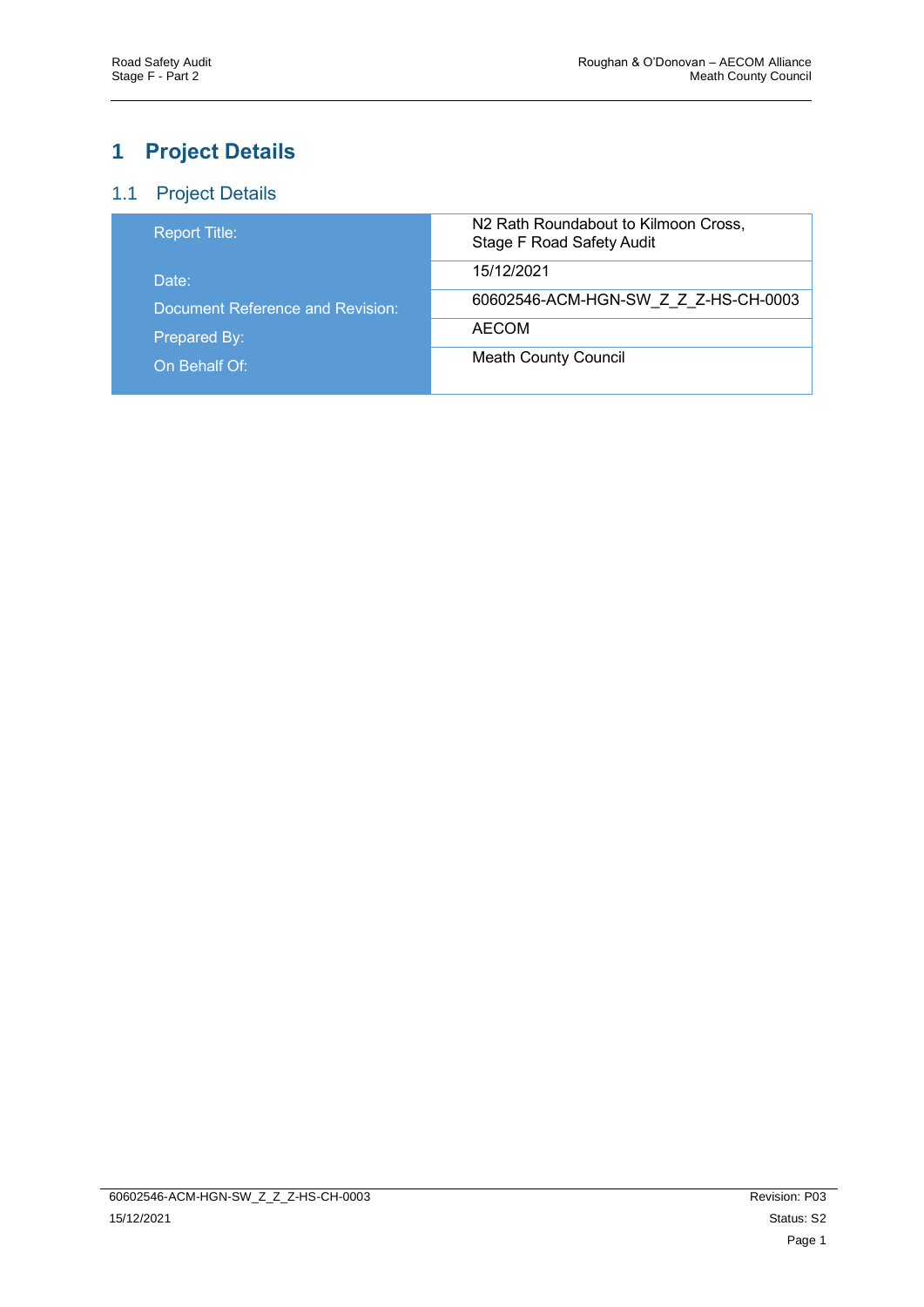# <span id="page-4-0"></span>**2 Introduction**

This report is the Stage F Part 2 Road Safety Audit report undertaken on the proposed N2 Rath Roundabout to Kilmoon Cross scheme. This Part 2 audit is an assessment of the Preferred option from a road safety point of view. It is undertaken at the Phase 2 Options Selection stage in accordance with the requirement of TII GE-STY-01024 December 2017.

The Road Safety Audit Team which are independent of the design team, was as follows:

| Team Leader: | R Lyons BEng (Hons) CEng, MIEI, MSoRSA           |
|--------------|--------------------------------------------------|
|              | Principal Engineer, AECOM                        |
|              | (Certificate of Competency in Road Safety Audit) |
| Team Member: | Brian McMahon BE MSc CEng MIEI                   |
|              | Associate Director, AECOM                        |
|              | (Certificate of Competence in Road Safety Audit) |

This Safety Audit represents the response of an independent Audit Team to various aspects of the scheme. The recommendations contained therein are the opinions of the Audit Team and are intended as a guide to the designers on how the scheme as designed can be improved to address issues of road safety.

The terms of reference of the Road Safety Audit are as described in TII GE-STY-01024 December 2017. The Road Safety Audit Team has examined and reported only on the road safety implications of the scheme as presented and has not examined or verified the compliance of the designs to any other criteria.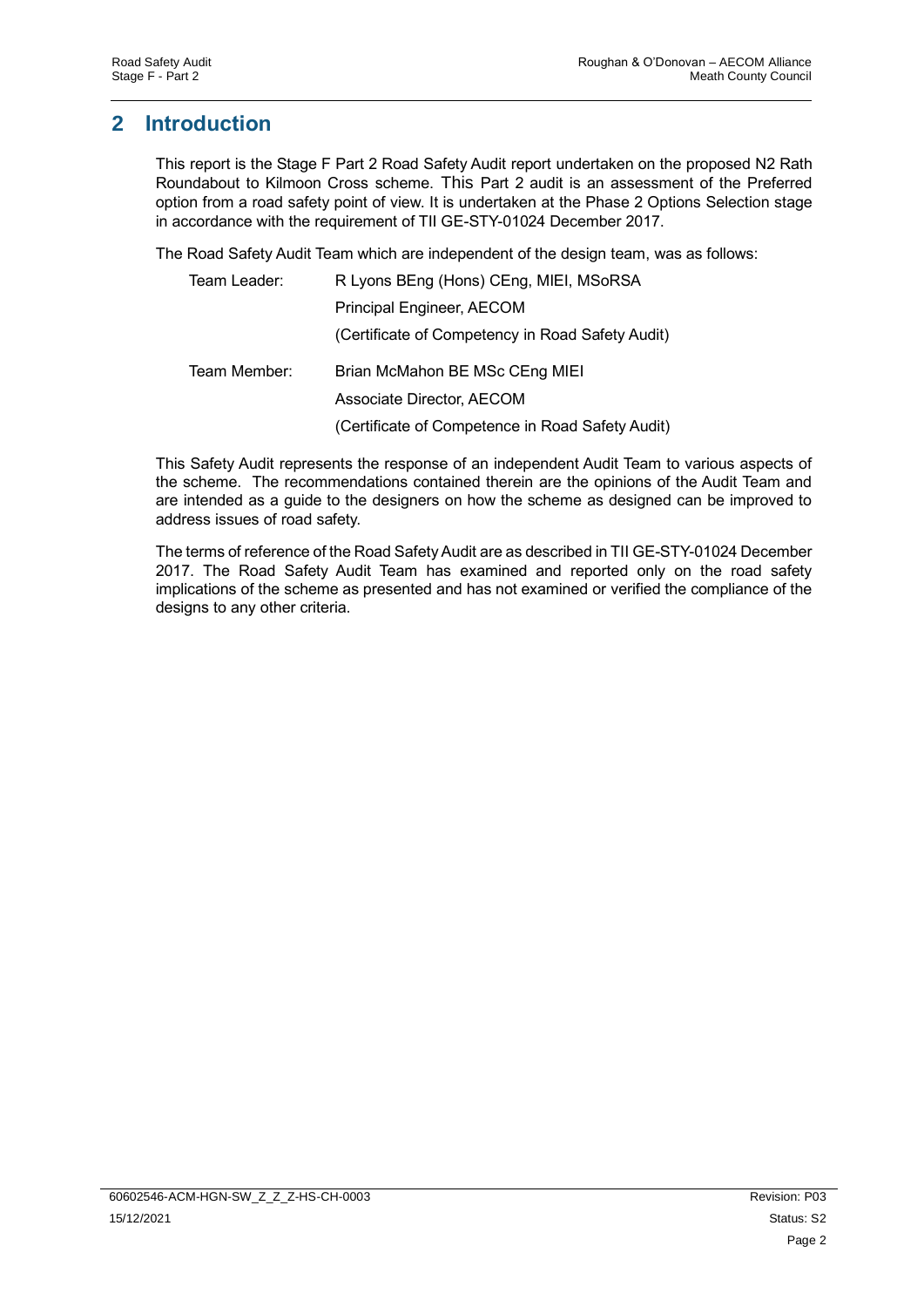# <span id="page-5-0"></span>**3 Scheme Description and Received Information**

#### <span id="page-5-1"></span>3.1 Received Information

Drawings of the emerging preferred option which were received for the audit are listed in Appendix A.

#### <span id="page-5-2"></span>3.2 Scheme Details

The N2 between the Rath Roundabout, north of Ashbourne, and Kilmoon Cross, is a 5.5km stretch of single carriageway subject to a 100kph speed limit with hard shoulders of varying width. The proposed road scheme is located immediately north of Ashbourne, County Meath and forms part of the N2 National Primary route which links Dublin to Derry.

The scheme proposes a new link, starting from near the existing Rath Roundabout where the M2 Motorway currently terminates, to an end point in the vicinity of the existing Kilmoon Cross priority junction, at the intersection with the R152 Regional Road. It should be noted that the junction strategy for the scheme has not been confirmed as the final design solution and will be subject to further design refinement and optioneering at Phase 3.

The option selected follows the existing N2 from Rath Roundabout, then diverts westwards before crossing eastwards to tie back into the existing N2 alignment in the vicinity of Kilmoon Cross. The junction in the vicinity of the Rath Roundabout is proposed to facilitate M2 traffic onto the local network including the L50161, R135 and the existing N2. The proposed junction to the north of the scheme connects with the N2 and the R152 which facilitates connection with the local road network in this area. It should be noted that the side road strategy has not been confirmed as the final design solution and will be subject to further design refinement and optioneering at Phase 3.

### <span id="page-5-3"></span>3.3 Traffic Flow Information

The section of the N2 between the Rath roundabout to Kilmoon Cross is a single carriageway which is currently above capacity during peak periods on this corridor with circa 16,226 annual average daily traffic (AADT) in 2019 on the section between the R155 (Primatestown junction) and the Rath roundabout, with maximum daily flow reaching 19,970 in June 2019 (TII Traffic monitoring unit TMU 1023). Approximately 8% of this traffic is classified as Heavy Goods Vehicles.

#### <span id="page-5-4"></span>3.4 Collision Information

Collision Data from 2005 to 2016 obtained from the Road Safety Authority's (RSA) collision database was provided to the Audit Team by the scheme Designer. This data indicates that there have been 52 collisions along the N2 between the years 2005 – 2016, three of which were fatalities which all occurred during the period 2001 to 2011*.*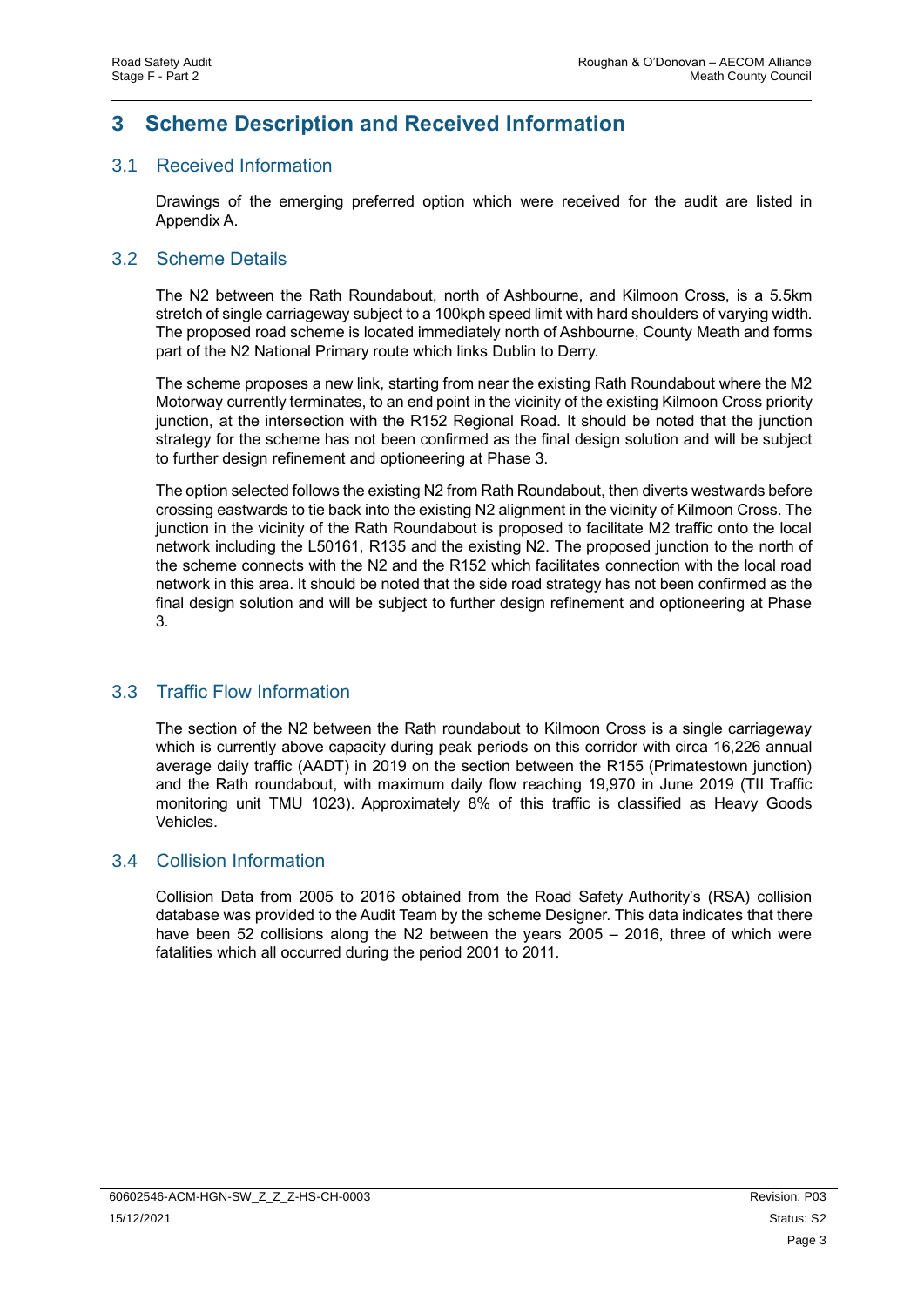

**Figure 1 - Locations of Collisions 2005-2016 (RSA)**

Collision data analysis showed that there are 6 collision hotspots of 4-8 collisions within 0.5km radius on the section of the N2 under consideration.

These collision hotspots shown in Figure 5 are at:

- Rath Roundabout A concentration of 5 Minor collisions have occurred on the approach to the Rath Roundabout travelling southeast on the N2, (2 no. of which were rear-end shunt collisions, 2 no. were single vehicle and 1 no. involved a motorcycle);
- L50161 A concentration of between 4 collisions have occurred at the junction of the local road L50161 and the N2, 1 no. Serious and 3 no. Minor collisions, (3 no. of which involved turning manoeuvres);
- Petrol Station –A concentration of 6 Minor collisions have occurred in the vicinity of the petrol station located on the eastern side of the N2, south of the Primatestown (R155) junction, (2 no. of which were rear-end shunt collisions, 2 no. were single vehicle and 1 no. involved a motorcycle);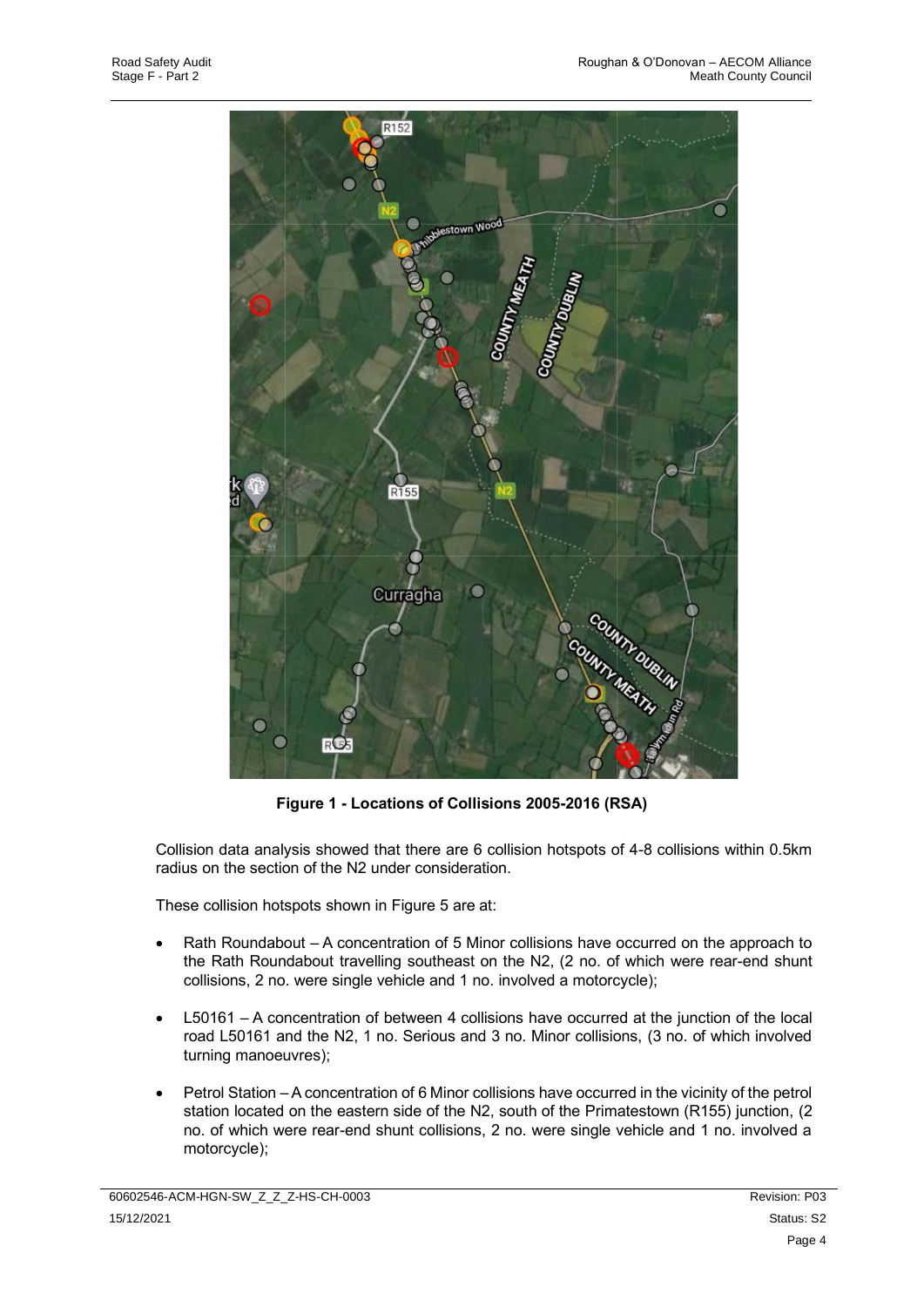- Primatestown R155 A concentration of 6 Minor collisions have occurred on the approach to the R155 Primatestown junction on the N2. The majority of collisions appear to involve rear-end straight collisions, 5 of the 6, on the N2 approaches to the Traffic Lights, particularly the northbound approach;
- L5007 There is another small cluster of 6 no. Minor collisions at and to the south of the L5007/N2 junction. Many of which were a result of rear-end collisions and 1 no. being a headon collision.
- Cushinstown (R152) The largest proportion of collisions occurred at the junction with the R152. 2 no. Fatal collisions occurred at this junction in 2007 and 2008. One of the collisions was a rear-end and the other was classified as undefined. There was a total of 9 no. casualties resulting from these 2 no. collisions, ranging in fatal, serious and minor. 3 no. Serious collisions also occurred at/near this junction in 2005 and 2008, resulting in 3 no. serious and 1 no. minor casualties. 8 no. Minor collisions occurred with 2 no. head-on, 1 no. rear-end collision and 1 no. angled right-turn. The others were classified as 'other'.

### <span id="page-7-0"></span>3.5 Site Inspection

The audit team visited the site in January and May 2020. The weather conditions during the visits were variable, ranging from dry with clear sky to light showers. Traffic was generally free flowing with minor queuing at the Primatestown signalised junction and on the southbound approach to the Rath Roundabout.

The report indicates each of the problems identified together with recommendations to solve or mitigate the problems, the Audit Team Statement and a schedule of documents reviewed.

Any recommendations included within this report should not be regarded as being prescriptive design solutions to the problems raised. They are intended only to indicate a proportionate and viable means of eliminating or mitigating the identified problem, in accordance with GE-STY-01024, and in no way imply that a formal design process has been undertaken. There may be alternative methods of addressing a problem which would be equally acceptable in achieving the desired elimination or mitigation and these should be considered when responding to this report.

Where applicable, the locations of problems are shown in conjunction with the scheme proposals in Appendix B where the reference numbers relate to the problems identified in this report.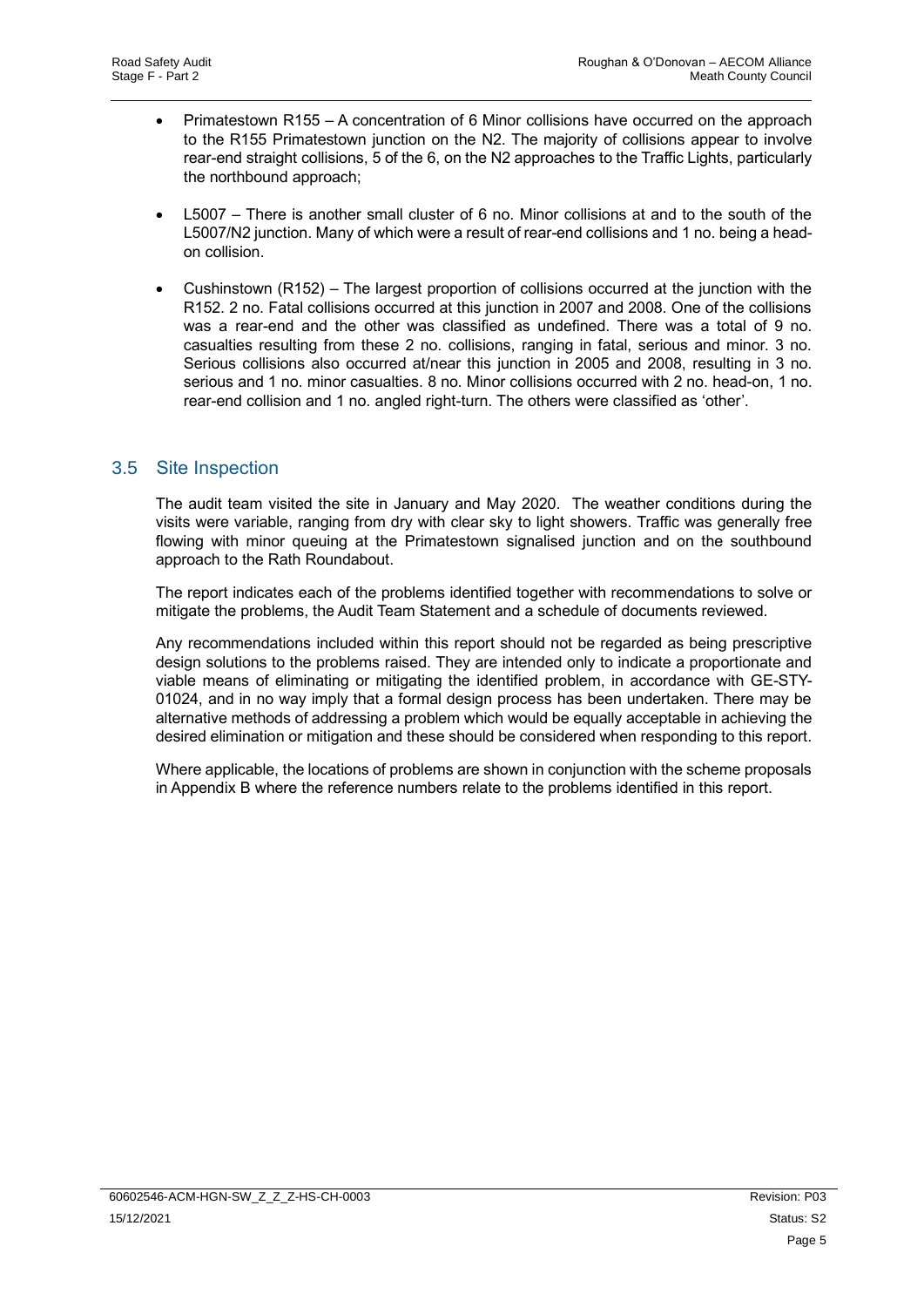## <span id="page-8-0"></span>**4 Items Raised at the previous Stage F Part 1 Road Safety Audit**

A Stage F Part 1 Road Safety Audit was carried out by AECOM in October 2020.

The RSA team determined that the following previously noted problem is still relevant to the current scheme from the Stage F Part 1 Road Safety Audit, report reference: P060602546-ACM-HGN-SW\_Z\_Z\_Z-HS-CH-0002. For ease of reference to this audit, the problem number is retained below.

#### Problem 4.1.2 Approach Speeds at New Kilmoon Cross Roundabout

All four of the proposed Route Options terminate at the northern end of the scheme at Kilmoon Cross at a new 4-arm roundabout, which will connect with the proposed N2 realignment with the existing N2 north, the R152 and the L5008/L5038.

The collision data shows that the largest proportion of collisions occurred at the junction with the R152. Two fatal collisions occurred at this junction in 2007 and 2008. One of the collisions was a rear-end and the other was classified as undefined. The collision data also showed a concentration of 5 Minor collisions on the southbound approach to the Rath Roundabout on the N2, (2 no. were single vehicle collisions).

Rear end shunt and single vehicle loss of control collisions indicates that there are excessive speeds in the vicinity on the approach to the existing Rath roundabout.

#### Hazard

With an improved road alignment and surfacing, high approach speeds to the proposed roundabout at Kilmoon Cross may be developed, which can lead to sudden braking leading to rear end shunt collisions on the approach to the yield line, vehicles overshooting the yield line at the roundabout resulting in side impact collisions on the circulatory or loss of control incidents.

#### Problem 4.1.3 Congestion at New Kilmoon Cross Roundabout

All four of the proposed Route Options terminate at a new 4-arm roundabout at the northern end of the scheme on the existing N2 at Kilmoon Cross.

Collision data at the Rath roundabout showed a concentration of minor collisions on the southbound approach to the roundabout. Congestion on the approach to a roundabout can lead to rear end shunt collisions as a result of excessive speeds and vehicle driver inattention.

#### Hazard

The proposed road improvements on the approach to the proposed northern roundabout may encourage high approach speeds and combined with localised queuing and congestion on the approach to the Roundabout can lead to sudden braking resulting in rear end shunt collisions.

All other problems raised at Stage F Part 1 RSA have been addressed or superseded.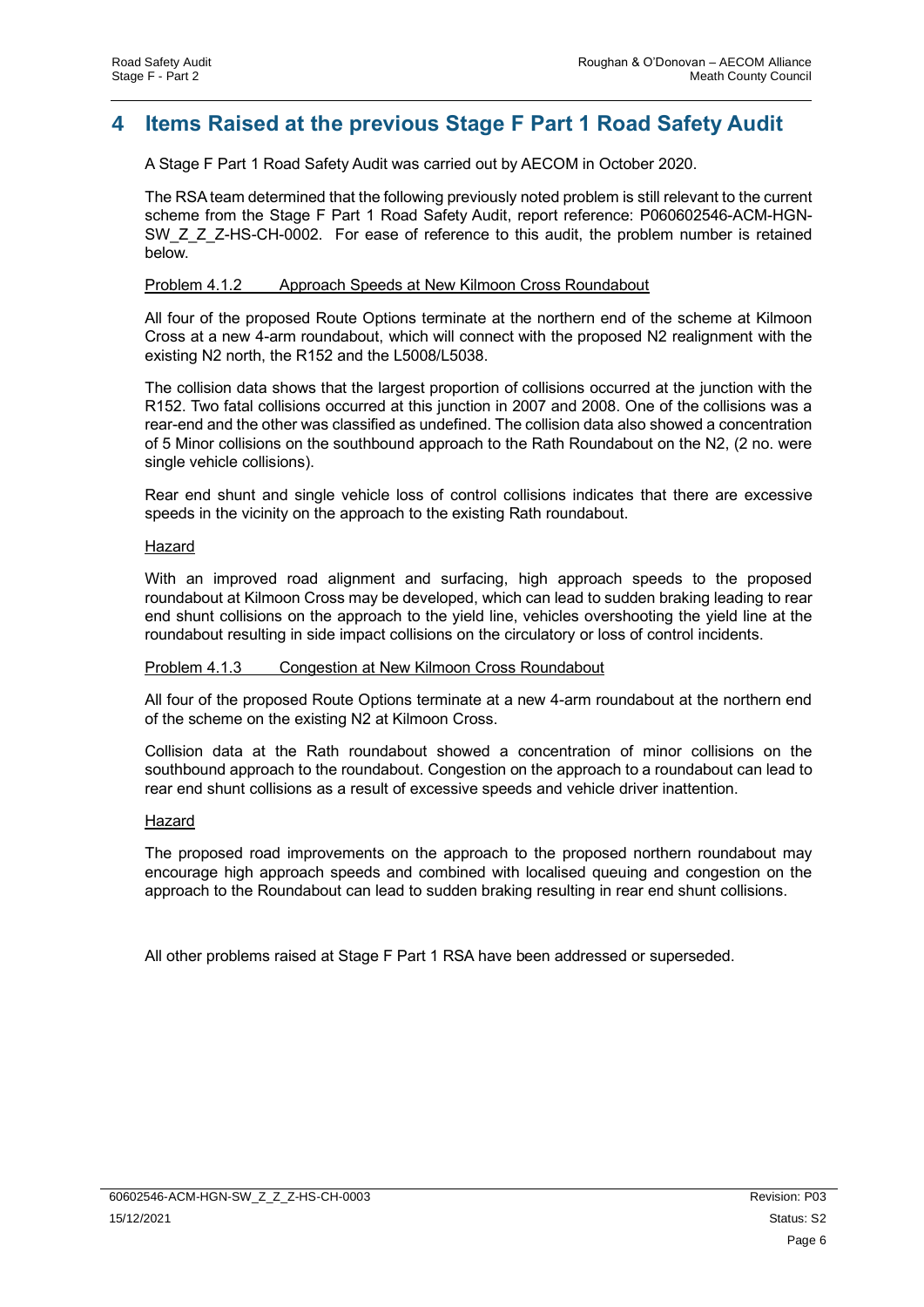# <span id="page-9-0"></span>**5 Items Raised at this Stage F2 Road Safety Audit**

## <span id="page-9-1"></span>5.1 Local Alignment

| <b>Problem:</b> | 4.1.1                                                                              |                              |
|-----------------|------------------------------------------------------------------------------------|------------------------------|
|                 | Location(s): M2 / N2 Main alignment                                                |                              |
|                 | Drawing(s): 60602546-ACM-HGS-<br>SW Z Z Z-DR-CH-0201                               | <b>THE REPORT OF STRAIN</b>  |
| Summary:        | Direct see-through line of<br>sight may lead to rear end<br>shunt type collisions. |                              |
|                 |                                                                                    | PROBLEM 4.1.1<br>KNAVINSTOWN |
|                 |                                                                                    |                              |

#### *Description:*

It is proposed to provide the motorway adjacent to the old N2 alignment. Drivers, particularly at night may get confused with the old alignment or the glare from headlights may dazzle a driver, which could result in a collision.

#### Recommendation:

Ensure that there is appropriate screening between the new motorway and the old N2 alignment.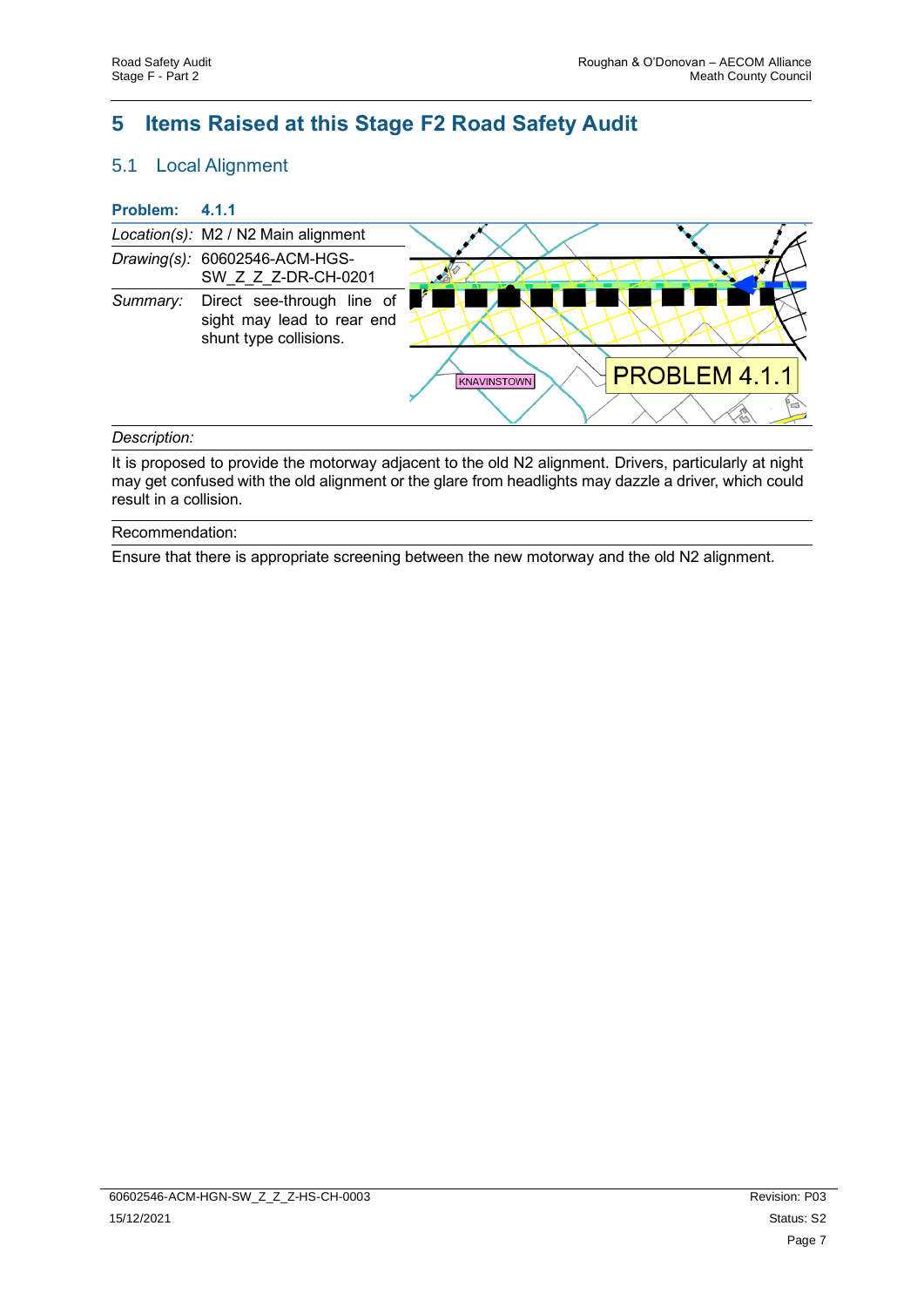### <span id="page-10-0"></span>5.2 Junctions

| Problem:       | 4.2.1                                                                          |                                    |
|----------------|--------------------------------------------------------------------------------|------------------------------------|
|                | Location(s): L50161 Local Road                                                 |                                    |
|                | Drawing(s): 60602546-ACM-HGS-<br>SW Z Z Z-DR-CH-0201                           |                                    |
| Summary:       | Limited capacity of Local Road<br>L50161 may lead to side swipe<br>collisions. | PROBLEM 4.2.1<br><b>CRICKSTOWN</b> |
| $Daccription+$ |                                                                                |                                    |

#### *Description:*

Provision of a new junction from the M2 may encourage tourists from the south travelling to Tayto Park entertainment centre to utilise this junction and the L50161 to access Tayto Park. This may cause an increase in traffic volumes onto the local L50161 road.

In its present form, the local L50161 road is of a lower geometric standard than the R155 and may not have sufficient capacity to safely accommodate the additional volume of traffic from/to the M2 to/from the regional road. This can lead to can lead to an over capacity on this local road which may result in side impact, head-on or shunt type collisions along its length.

#### Recommendation:

Ensure adequate Advanced Directional Signage is provided on the M2 to direct northbound traffic onto the appropriate route to major attractors such as Tayto Park, and/or undertake a review and analysis to determine requirements to upgrade the geometry of the L50161 to accommodate additional traffic volumes.

| Problem: | 4.2.2                                                |                                             |
|----------|------------------------------------------------------|---------------------------------------------|
|          | Location(s): L50161 Local Road                       |                                             |
|          | Drawing(s): 60602546-ACM-HGS-<br>SW Z Z Z-DR-CH-0201 |                                             |
| Summary: | visibility<br>Limited forward<br>junction with R155. | <b>PROBLEM 4.2.2</b><br>at<br>оU<br>KILBREW |

#### *Description:*

The L50161 (Old Curragha Road) currently links to the R155 regional road at a priority T-junction. The L50161 is the minor road at this junction. Due to the current vertical and horizontal geometry of the L50161, there is limited forward visibility of the T-junction on the northbound approach to the R155.

An increase in traffic volumes at this approach may further exacerbate the problem with forward visibilities restricted by vehicle volumes. A lack of sufficient forward visibility can lead to sudden braking resulting in loss of control or rear end shunt type collisions on the northbound approach to the T-junction.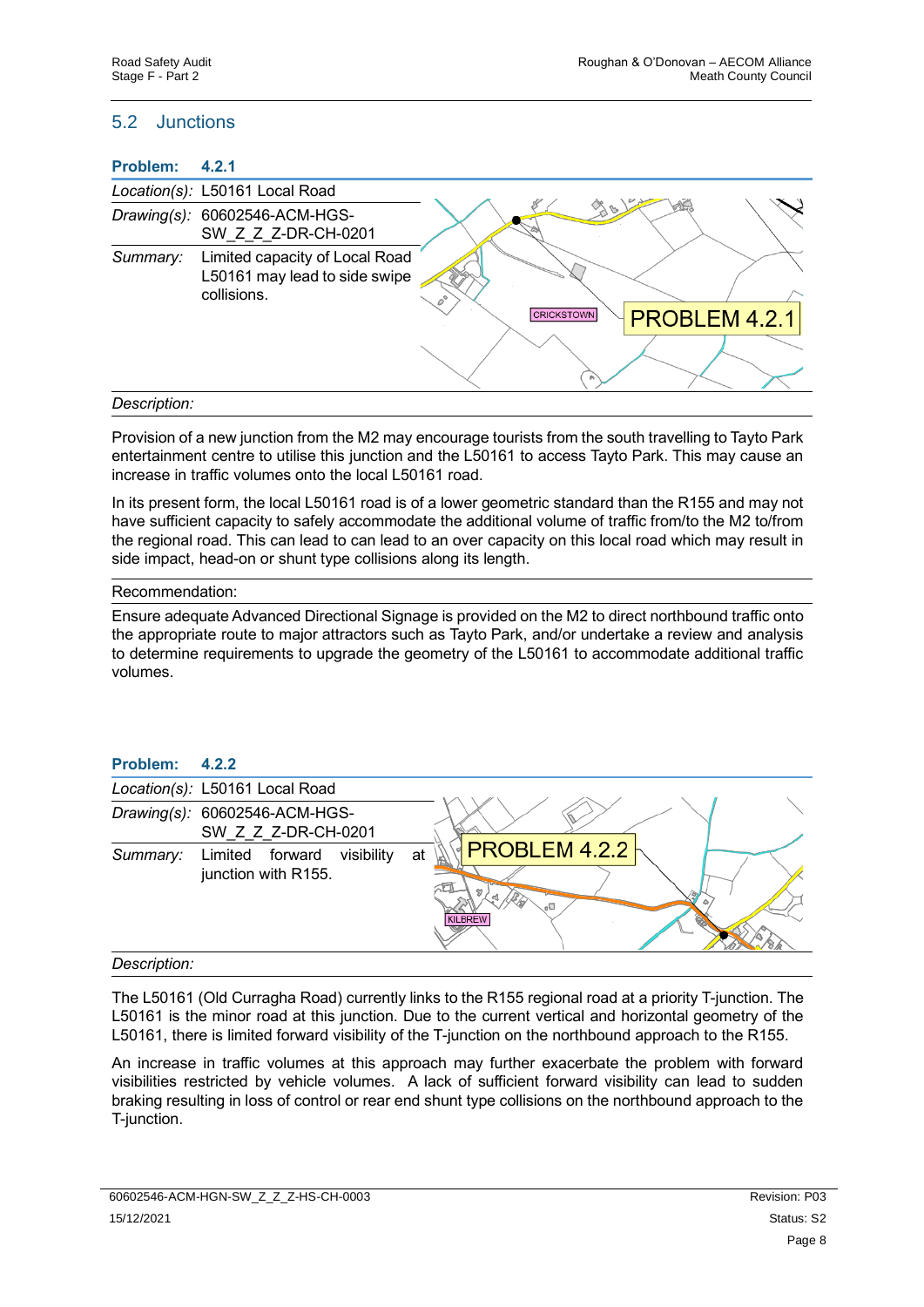#### Recommendation:

Ensure adequate Advanced Directional Signage is provided on the M2 to direct northbound traffic on the appropriate route to major attractors such as Tayto Park, else undertake a review and analysis to determine requirements to upgrade the geometry of the L50161 to accommodate additional traffic volumes.

#### **Problem: 4.2.3**

|          | Location(s): Existing Kilmoon Cross Junction                        |  |
|----------|---------------------------------------------------------------------|--|
|          | Drawing(s): 60602546-ACM-HGS-SW Z Z Z-<br>DR-CH-0201                |  |
| Summary: | Existing safety issues at the<br>junction including a diverge taper |  |

#### *Description:*

This junction has a high number of collisions recorded over a 12-year period. The existing junction has a left diverge lane, which is located behind the minor arm's STOP line. A vehicle exiting left from the main road carriageway in the diverge lane will impede the visibility of a motorists turning out from the minor arm. If a motorist's visibility is impeded, they may enter the main road carriageway without seeing the vehicle which is travelling straight through, resulting in a collision.

#### Recommendation:

The nearside diverge taper should be removed, as per current design standards.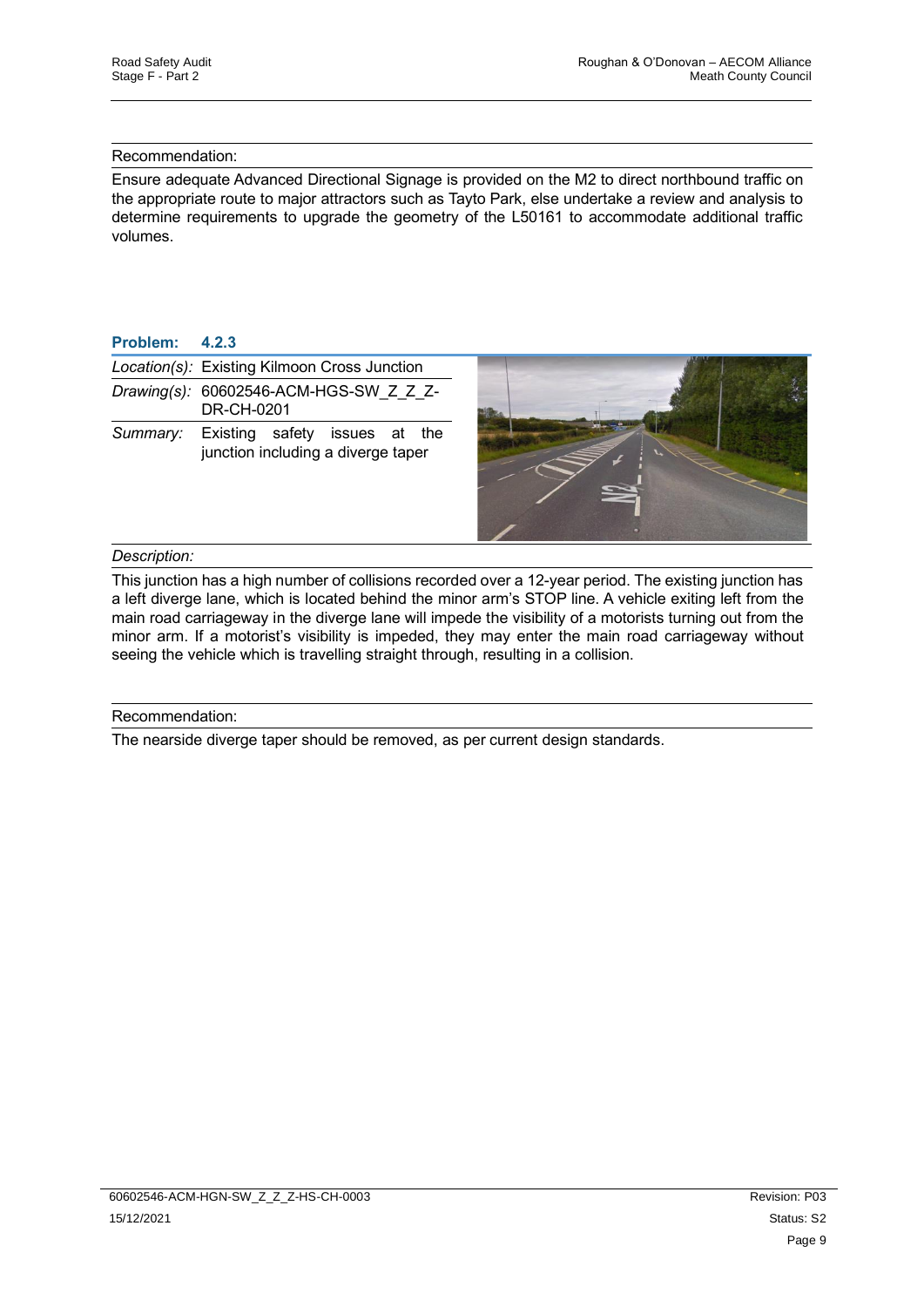#### <span id="page-12-0"></span>5.3 Non-Motorised Users (NMU)

|  | <b>Problem:</b> |  | 4.3.1 |
|--|-----------------|--|-------|
|--|-----------------|--|-------|

|              | Location(s): N2 & L50161 Local Road                  |                                           |
|--------------|------------------------------------------------------|-------------------------------------------|
|              | Drawing(s): 60602546-ACM-HGS-<br>SW Z Z Z-DR-CH-0201 | <b>HAMMONDTOWN</b><br><b>Baile Ámainn</b> |
| Summary:     | Limited linkage for NMU<br>users.                    | <b>PROBLEM 4.3.1</b>                      |
| Description: |                                                      |                                           |

The provision of the new section of M2 may dissect the current direct linkage from R135 (Ashbourne) to the local road L50161 (Old Curragha Road) for non-motorised users, i.e. cyclists or pedestrians. This class of road users from the western side of the M2 would have to negotiate the new grade separated junction in order to access Ashbourne.

If inappropriate provision of facilities were not provided for non-motorised user to retain current access routes this may lead to NMUs undertaking risky behaviours by walking on the grade separated junction linkages or narrow hard shoulders or verges which could lead to vehicle/pedestrian or vehicle/cyclist collisions.

#### Recommendation:

Ensure appropriate and safe linkage is provided to maintain current non-motorised user routes for all expected users.

**End of problems / recommendations raised in this Stage F2 Road Safety Audit.**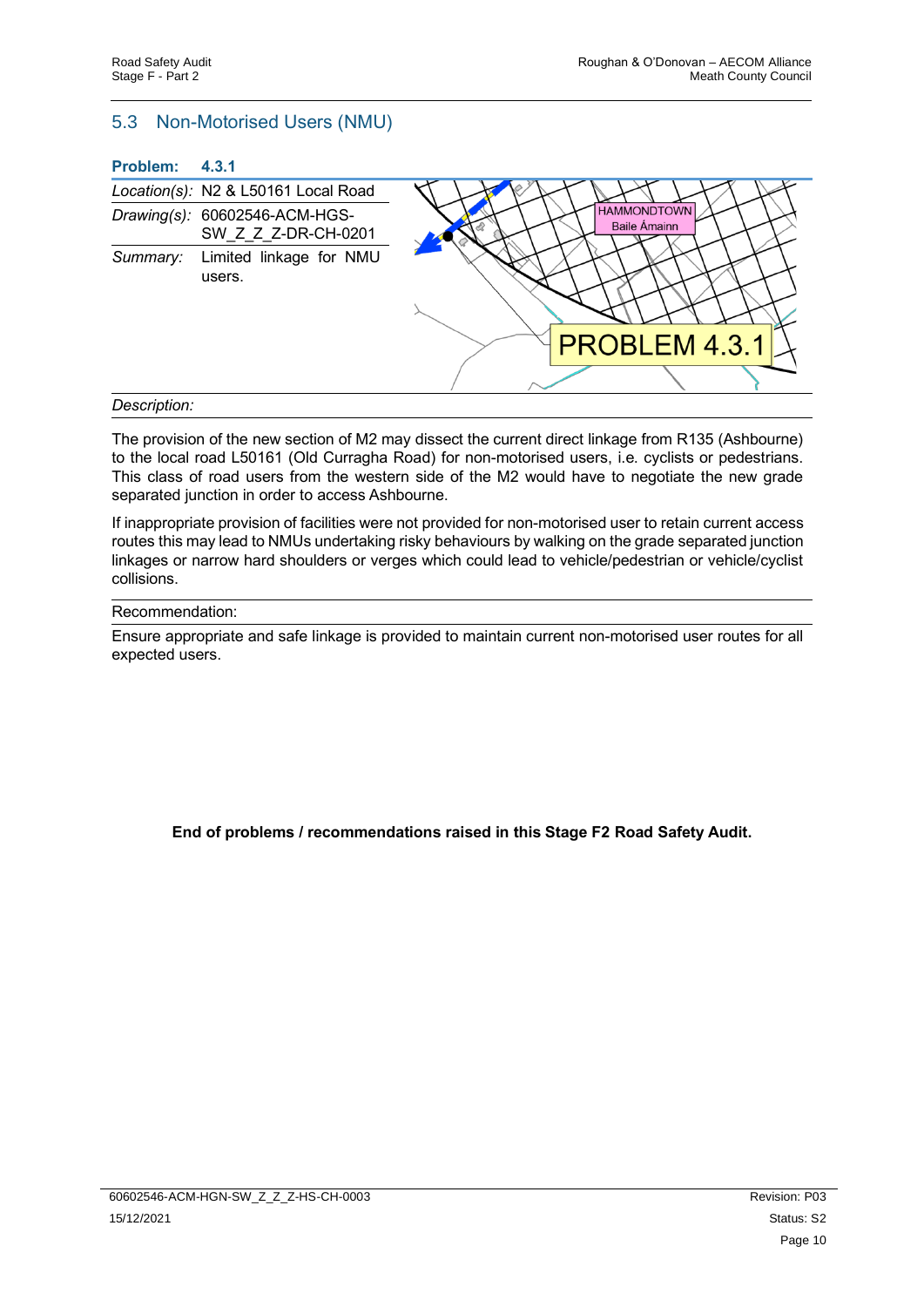# <span id="page-13-0"></span>**6 Audit Team Statement**

We certify that this Road Safety Audit has been carried out in the accordance with GE-STY-01024 guidelines.

Road Safety Audit Team Leader:

| Rowan Lyons                                   | Signed | <u> Jrya<math>\geq</math></u> |
|-----------------------------------------------|--------|-------------------------------|
| BEng (Hons) CEng, MIEI                        |        |                               |
| <b>Principal Engineer</b>                     |        |                               |
| <b>AECOM</b>                                  | Date   | 15 December 2021              |
| 9 <sup>th</sup> Floor, 2 Clarence Street West |        |                               |
| <b>Belfast</b>                                |        |                               |
| BT27GP                                        |        |                               |
| Road Safety Audit Team Member:                |        |                               |
| <b>Brian McMahon</b>                          | Signed | Brian Mc Mahan                |
| <b>BE MSc CEng MIEI</b>                       |        |                               |
| <b>Associate Director</b>                     |        |                               |
| <b>AECOM</b>                                  | Date   | 15 December 2021              |
| 4th Floor, Adelphi Plaza                      |        |                               |
| Georges Street Upper                          |        |                               |
| Dun Laoghaire                                 |        |                               |
| Co. Dublin A96 T927                           |        |                               |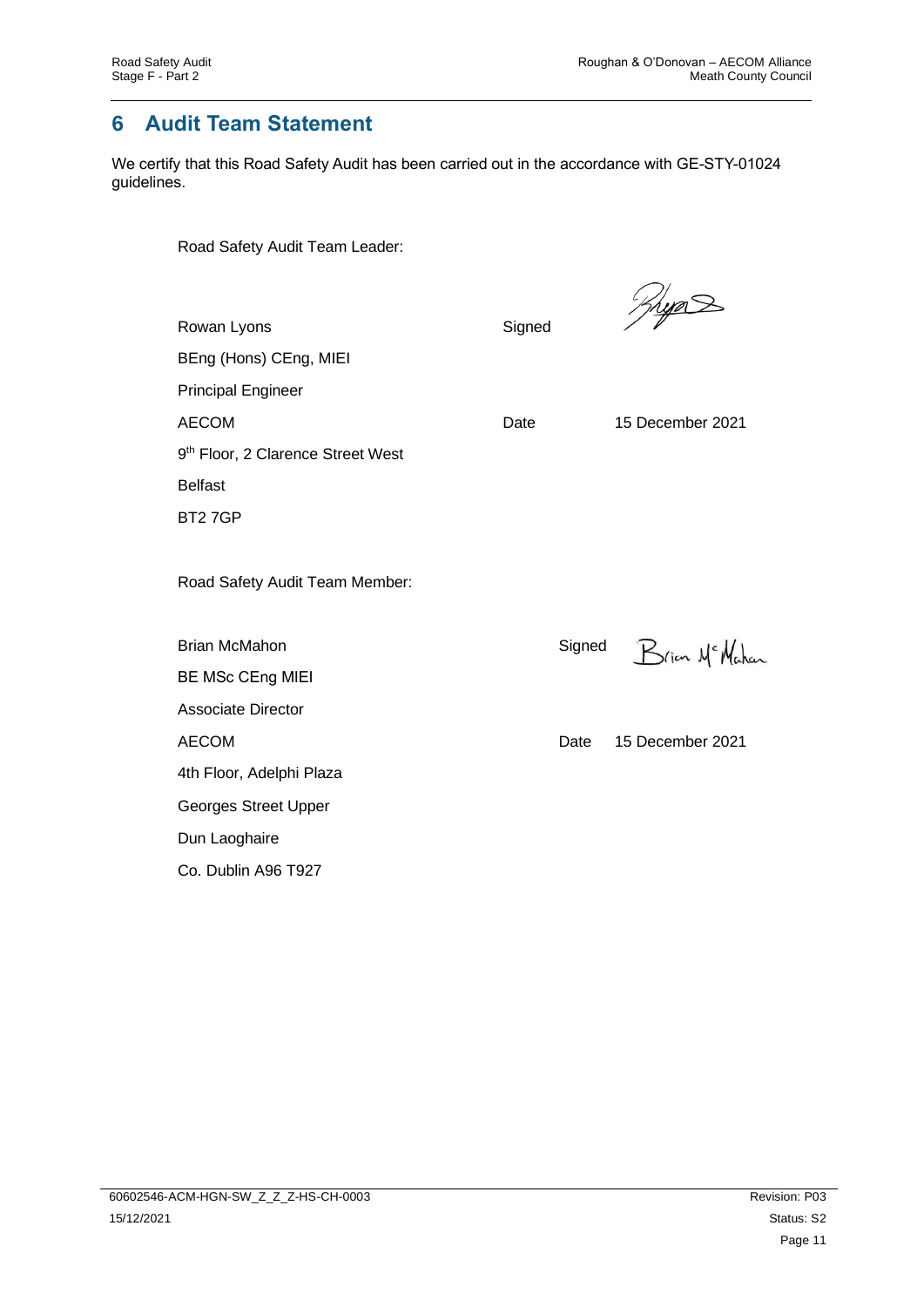# <span id="page-14-0"></span>**Appendix A - Schedule of Documents Used**

| $\overline{1}$ .<br>List of included documents and drawings |                                             |          |
|-------------------------------------------------------------|---------------------------------------------|----------|
| Documents                                                   |                                             |          |
| Drawings                                                    |                                             |          |
| Reference                                                   | Title                                       | Date     |
| 60602546-ACM-HGS-SW Z Z Z-DR-CH-<br>0201                    | Road Safety Audit Stage F Problem Locations | 15/12/21 |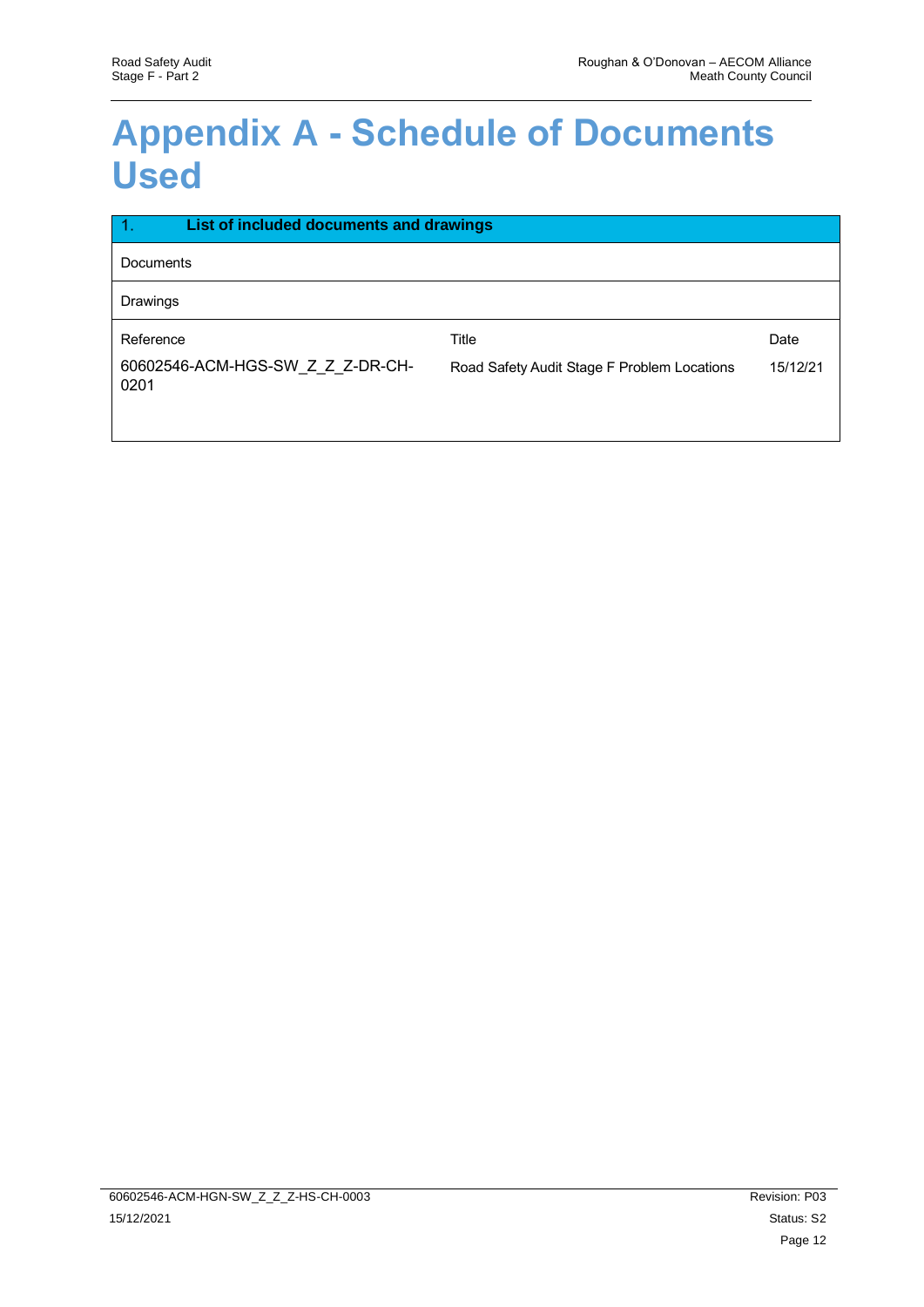# <span id="page-15-0"></span>**Appendix B - Location of Problems Plan**